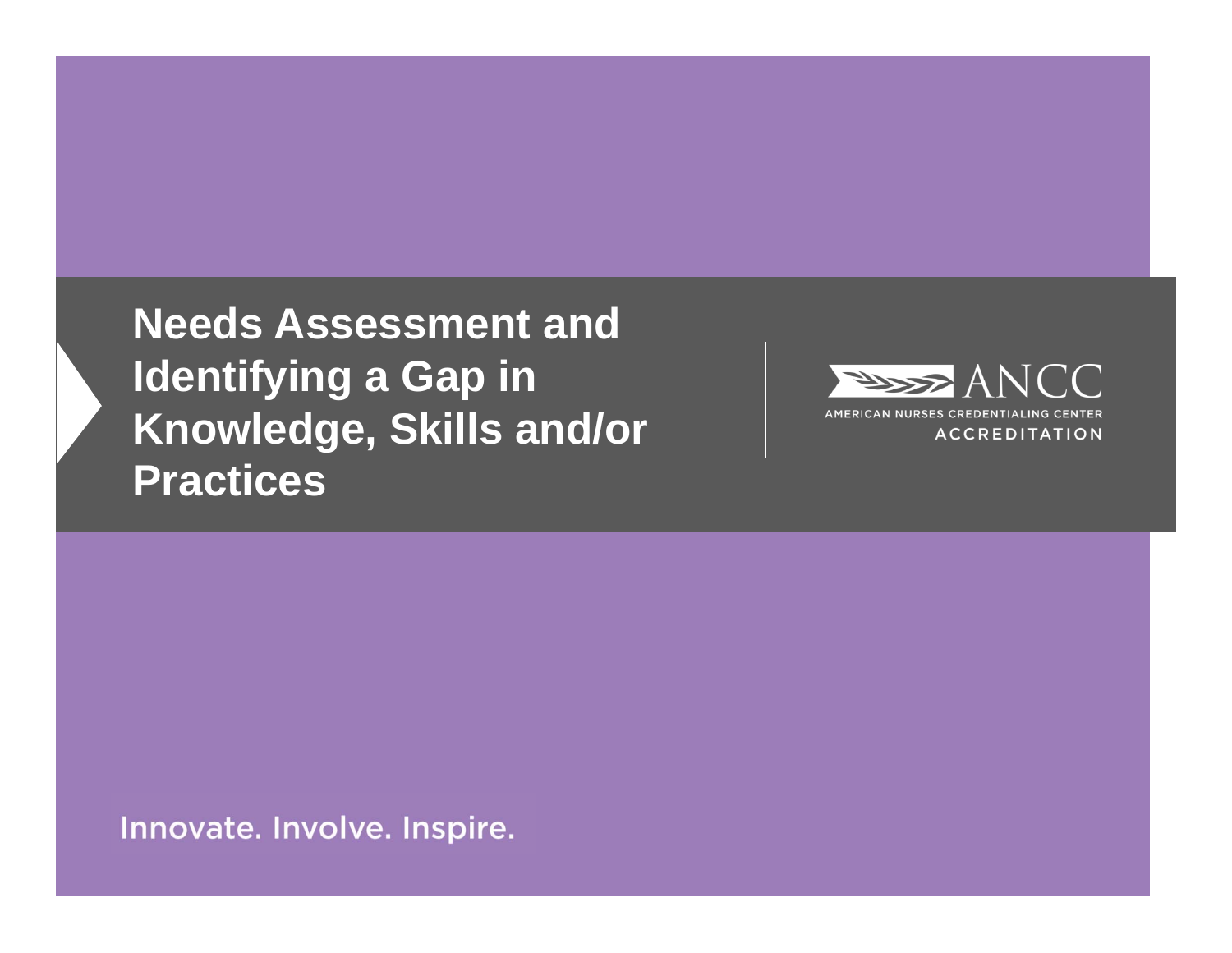Needs assessment:

- $\bullet$ Systematic process of gathering data
- "Gap analysis"
- $\bullet$ Pre-planning stages of an activity
- $\bullet$ Establishes the "need" for the educational activity

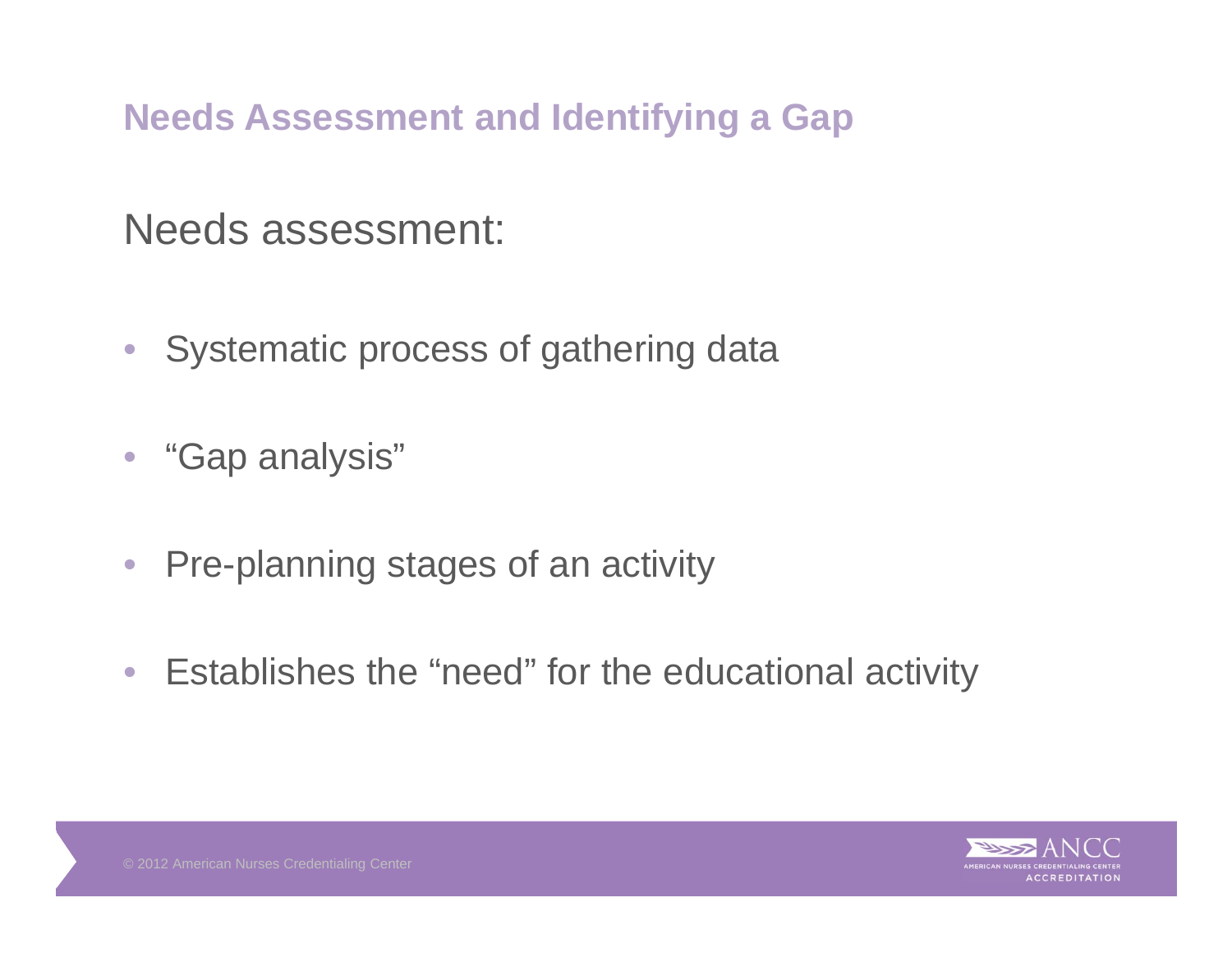

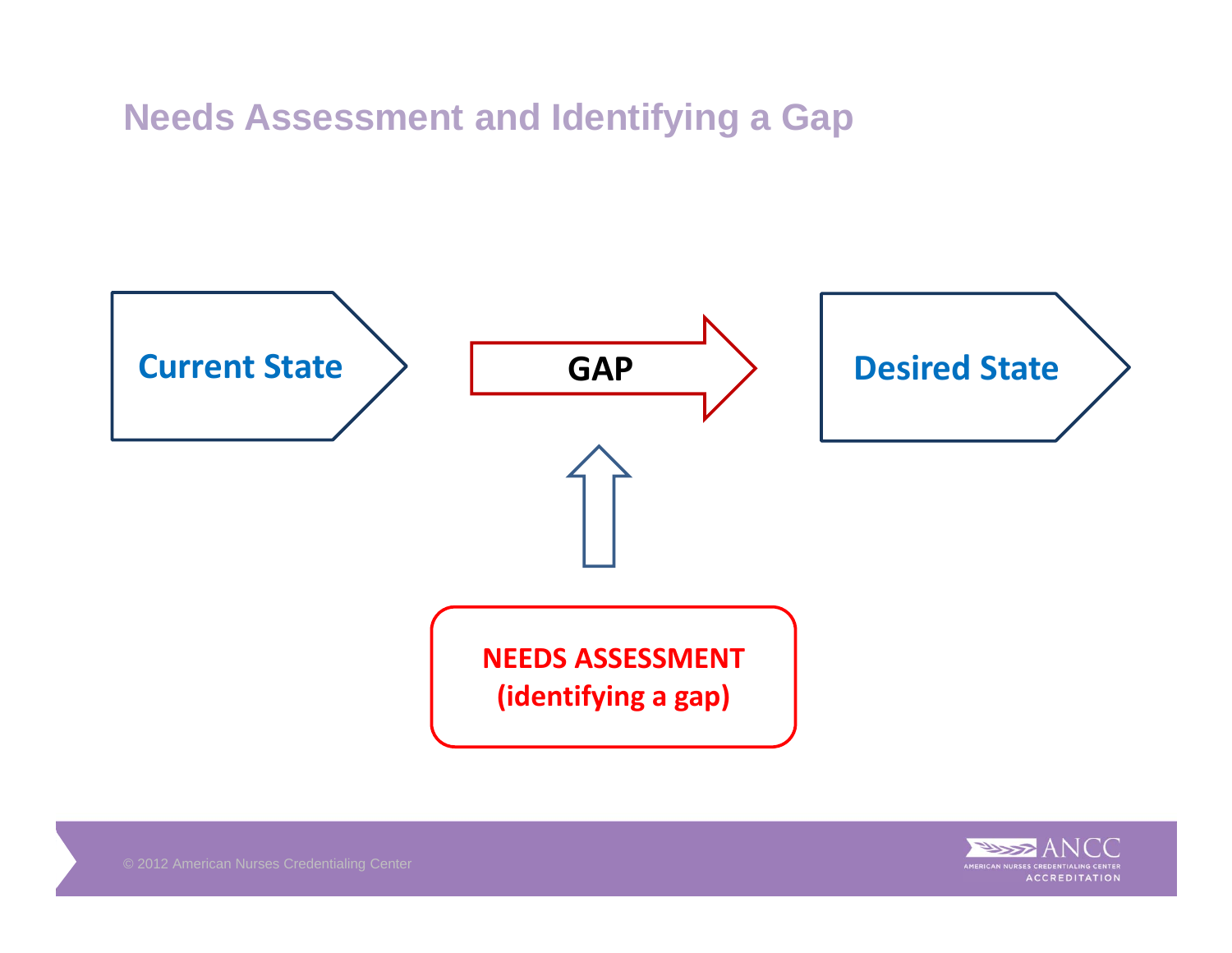



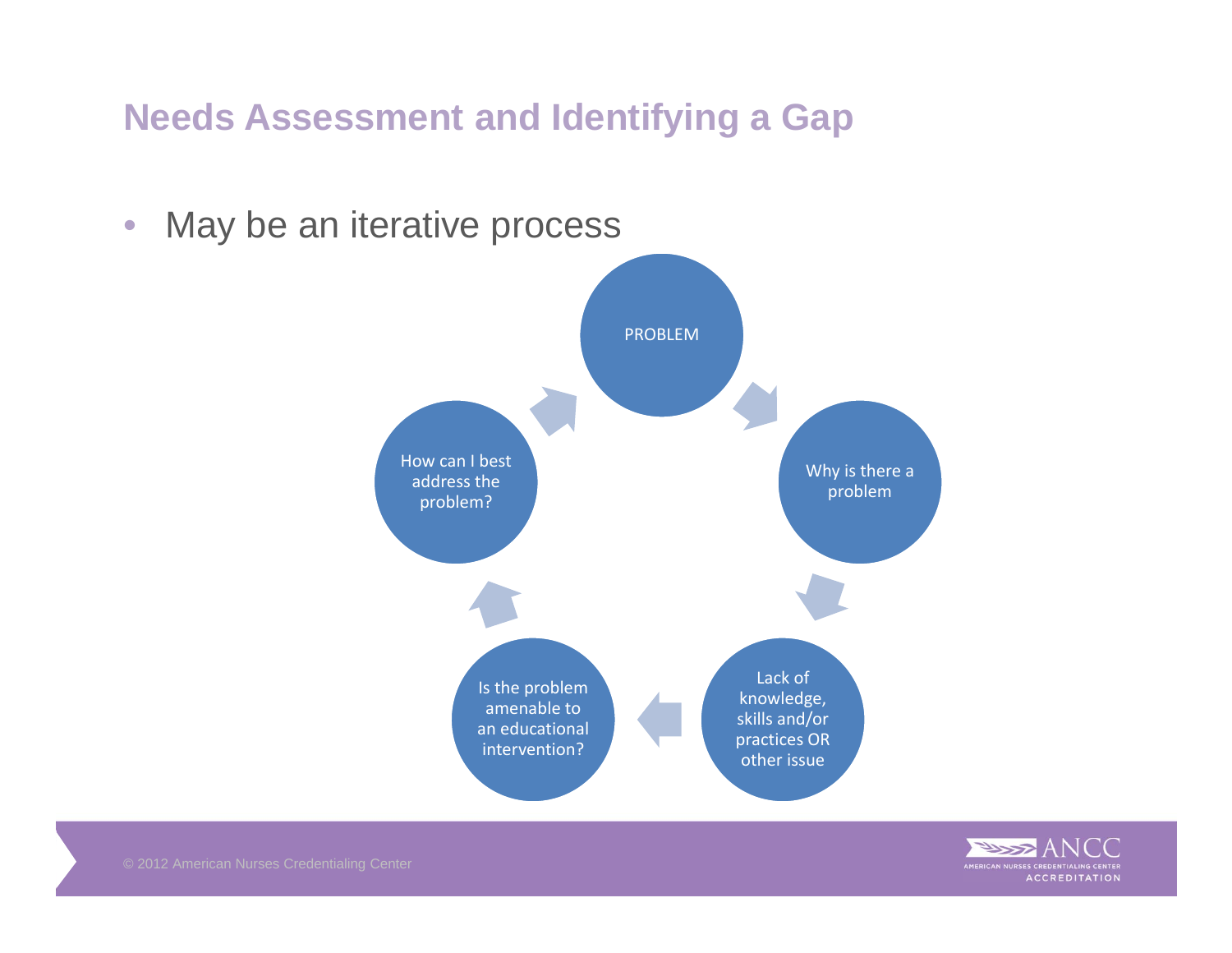Methods of conducting a needs assessment (collecting data):

- Survey stakeholders (representative of target audience, subject matter experts)
- $\bullet$ Solicit input from stakeholders
- $\bullet$  Collect Quality Improvement/Performance Improvement data
- $\bullet$  Collect summative evaluation data from previous activities
- Research trends in literature, law, healthcare

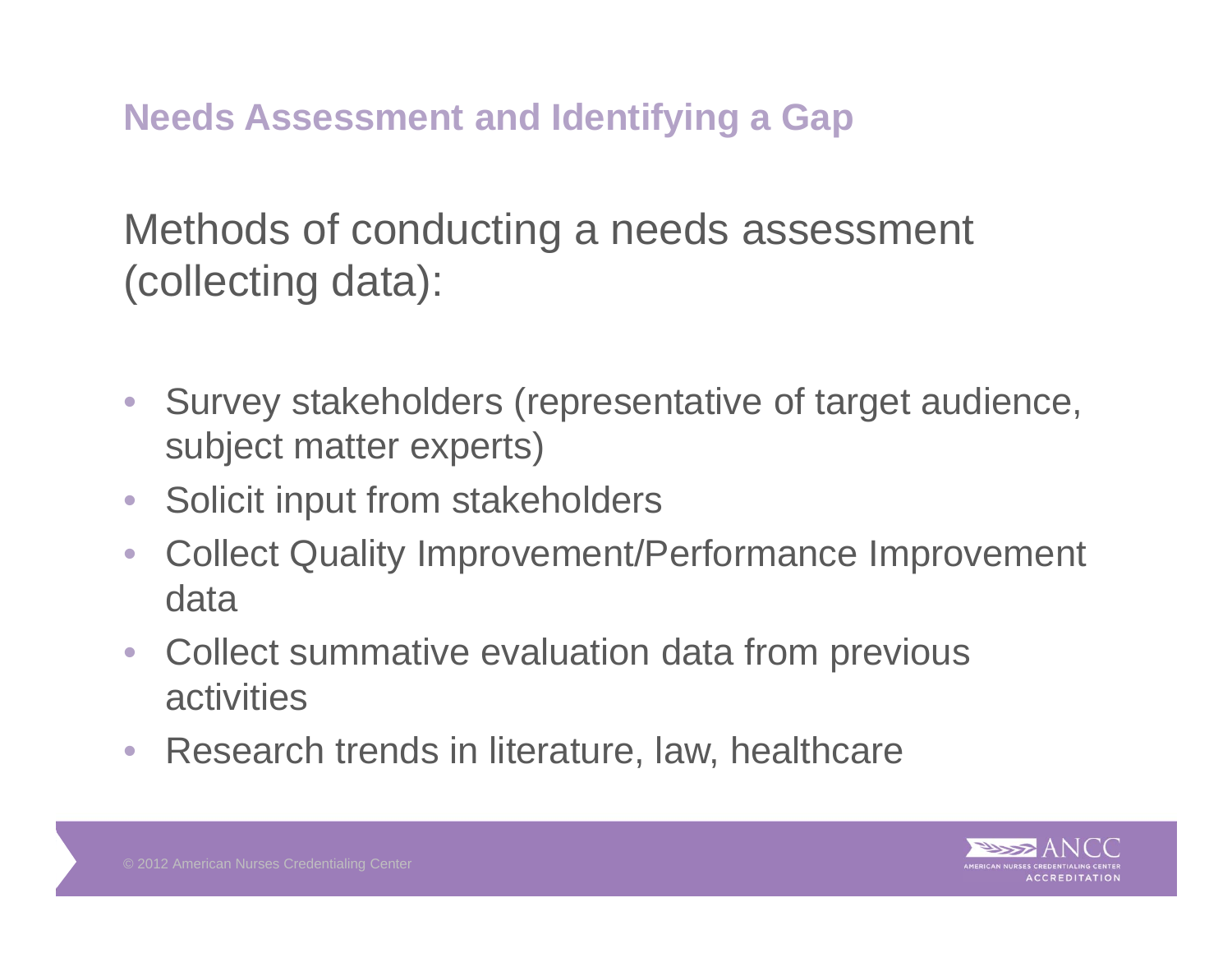Findings from conducting a needs assessment:

- $\bullet$ Analyze survey data
- $\bullet$ Evaluate input from stakeholders
- $\bullet$ Analyze QI/PI data
- $\bullet$  Analyze summative evaluation data from previous activity
- Analyze trends in literature, law or healthcare

What do the data suggest? What seems to be the underlying reason for the problem (gap)?

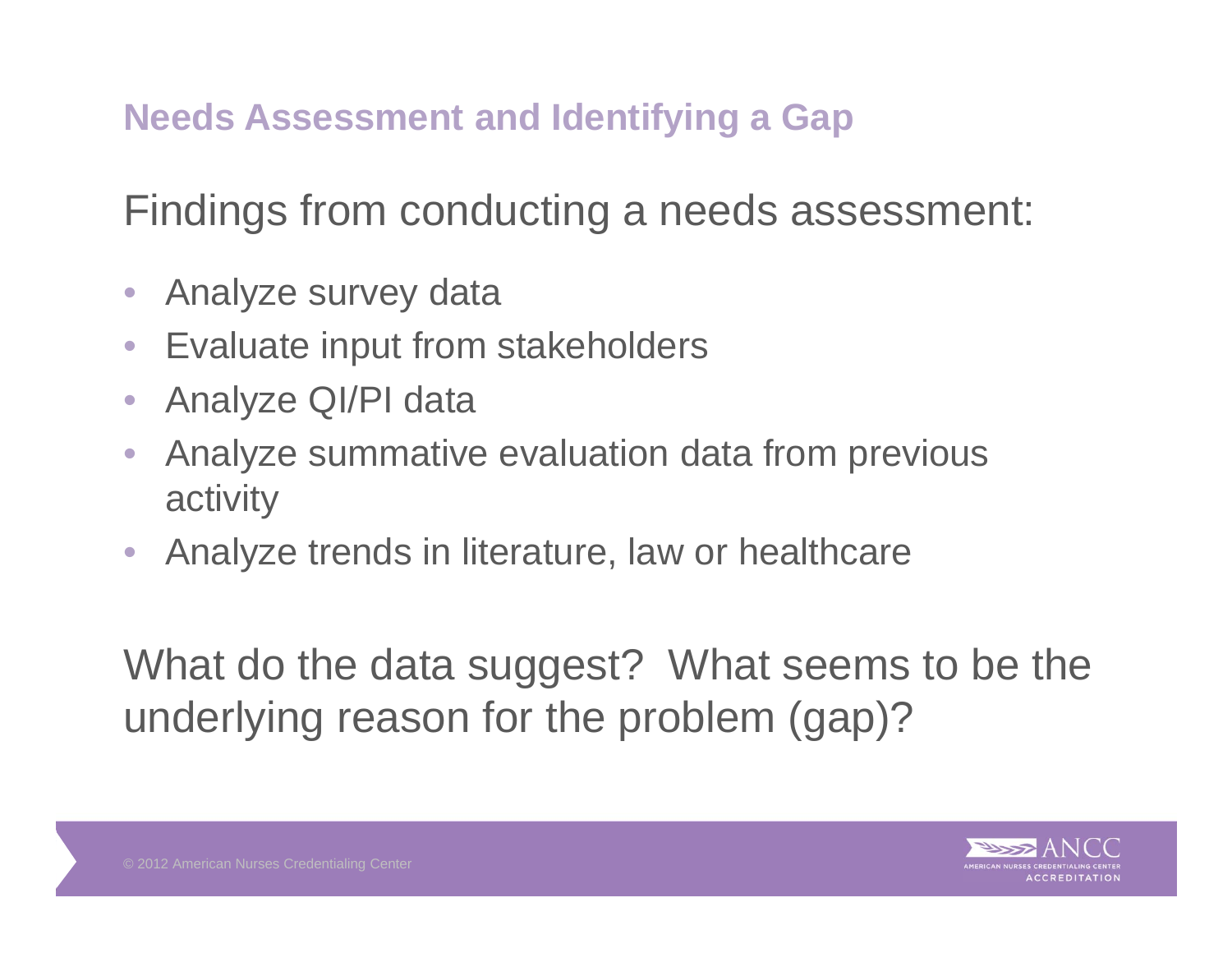## **Educational Design Process**

- • Using data to identify/validate a gap:
	- Gap is the difference between the current state of "what is" and the desirable or achievable state "what should be or desired"
		- ▶Gap due to knowledge doesn't know
		- $\triangleright$  Gap due to skills doesn't know how
		- $\triangleright$  Gap due to practices not able to show or do in practice

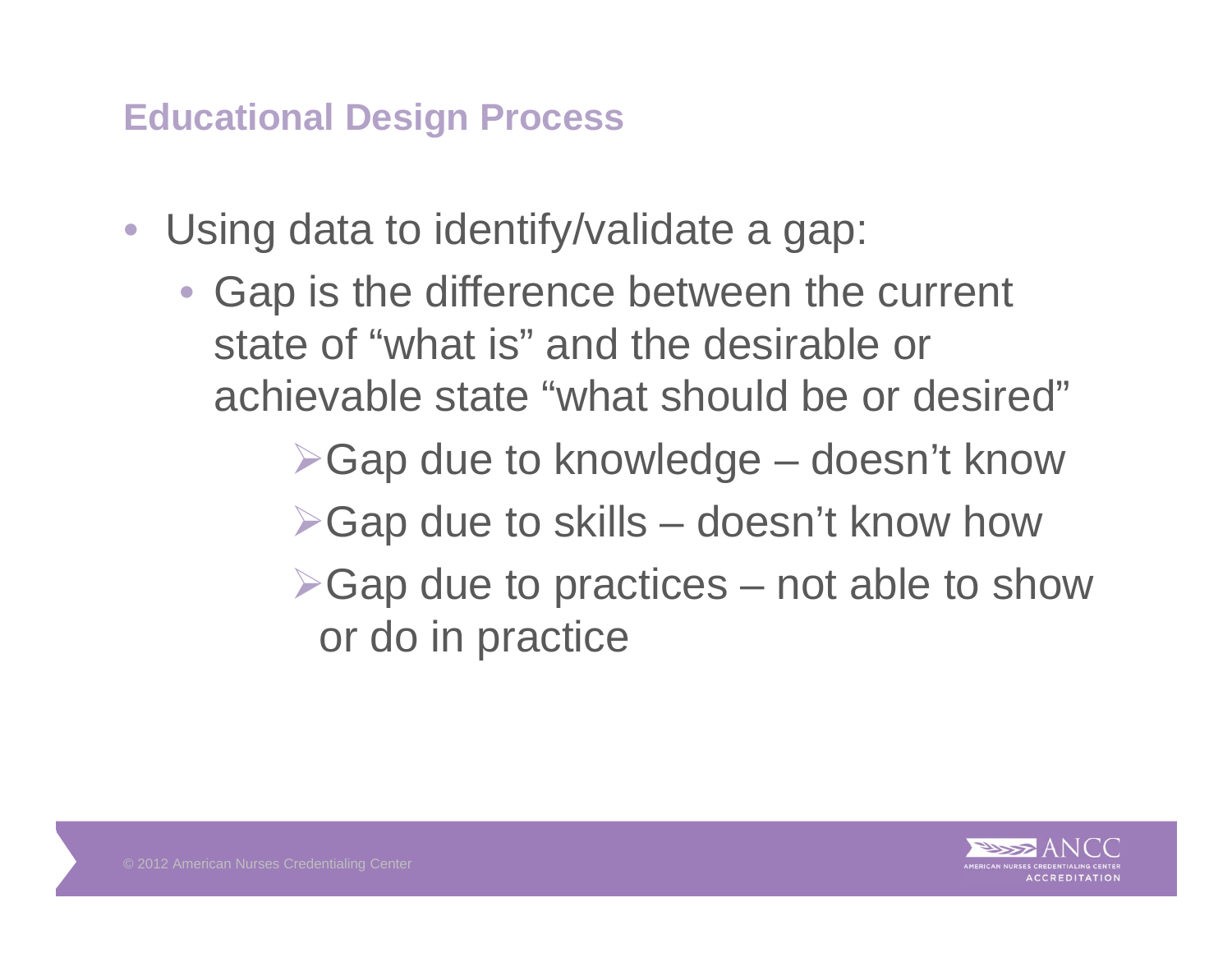## **Educational Design Process**



Knows: learner has knowledge about the topic/subject

Knows how: learner is capable of applying the knowledge

Shows how/does: learner is able to apply knowledge and skills in <sup>a</sup> simulated setting (shows how) or the practice environment (does)

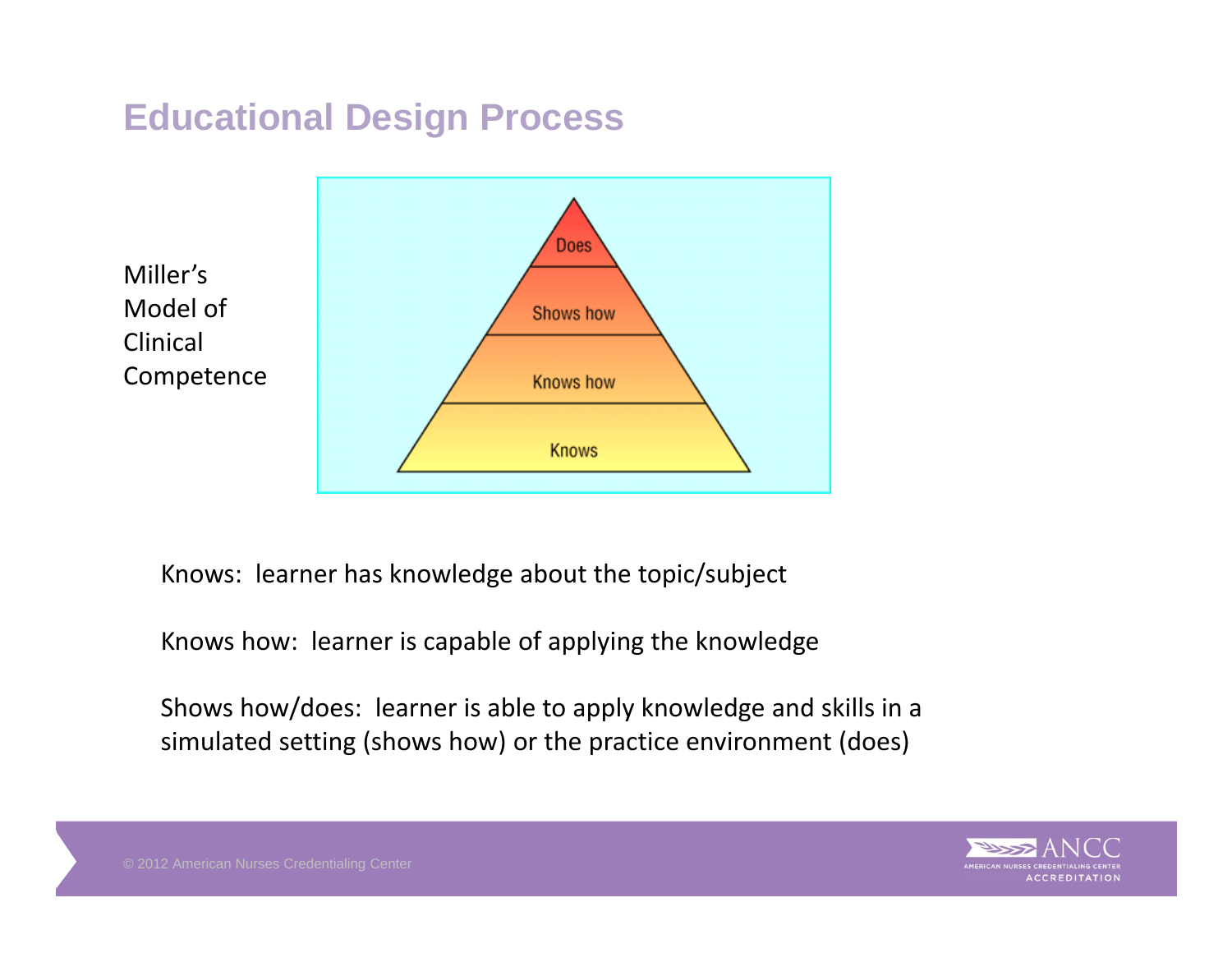## **Educational Design Process**

- Assess knowledge (knows):
	- $\bullet$ Simple knowledge tests (multiple choice or similar)
- Assess skill (knows how):
	- $\bullet$ Case studies/extended matching multiple choice
	- $\bullet$ Case presentations
	- $\bullet$ Essay questions
- Assess practice (shows/does):
	- • Simulation (Objective Structured Clinical Examination)
	- $\bullet$ Observation in the practice setting

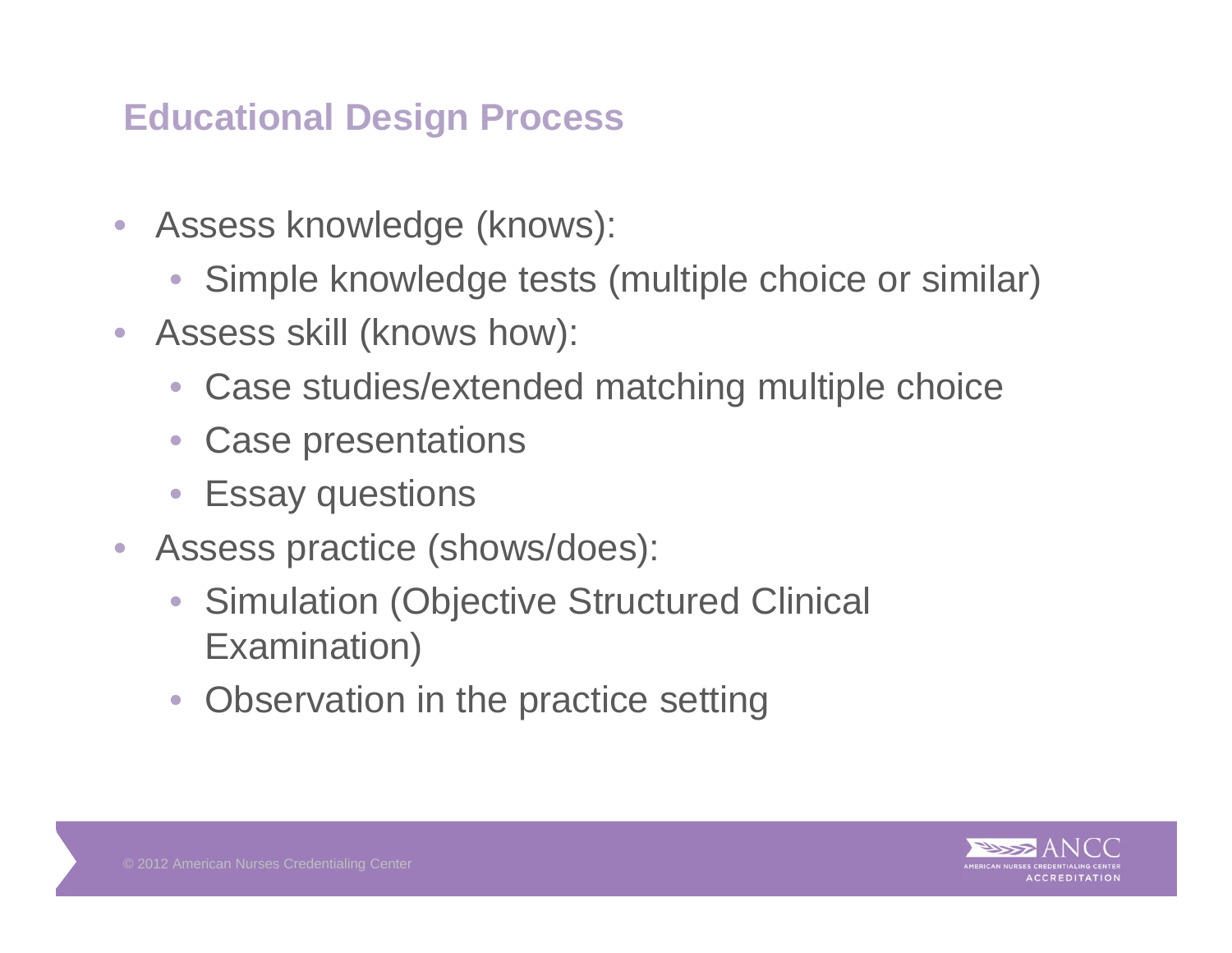## **Gap analysis worksheet**

| <b>Desired</b><br><b>State</b> | <b>Current</b><br><b>State</b> | <b>Identified</b><br>Gap | <b>Gap due to</b><br>Knowledge,<br><b>Skills or</b><br><b>Practice</b> | <b>Purpose</b> | <b>Outcome</b><br><b>Measure</b> |
|--------------------------------|--------------------------------|--------------------------|------------------------------------------------------------------------|----------------|----------------------------------|
|                                |                                |                          |                                                                        |                |                                  |
|                                |                                |                          |                                                                        |                |                                  |
|                                |                                |                          |                                                                        |                |                                  |
|                                |                                |                          |                                                                        |                |                                  |
|                                |                                |                          |                                                                        |                |                                  |
|                                |                                |                          |                                                                        |                |                                  |

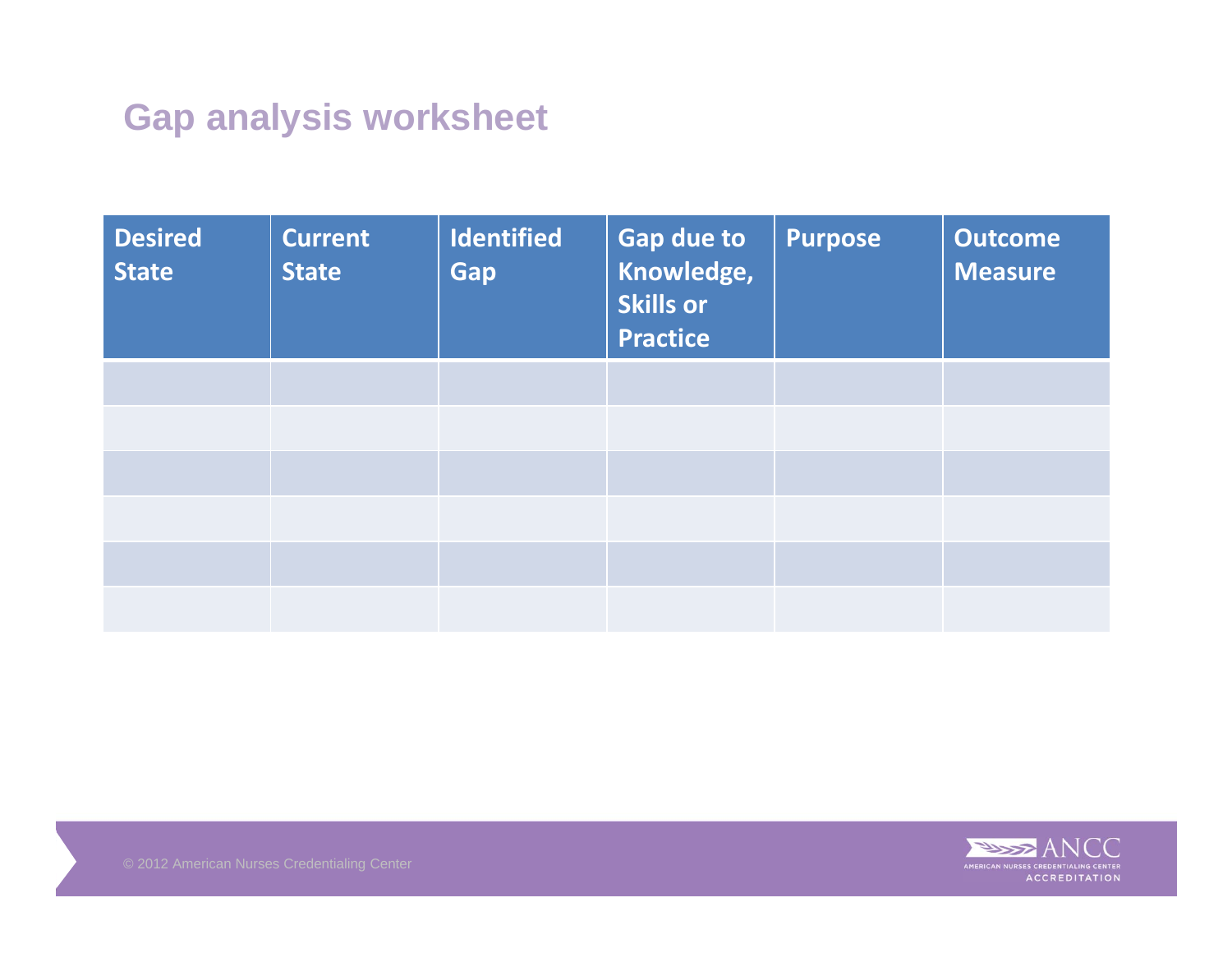## **Let's practice**

| <b>Desired</b><br>state                                                        | <b>Current</b><br>state                                                        | <b>Identified</b><br>gap                                                                                               | <b>Gap due to</b><br>knowledge,<br>skills or<br>practices                                     | <b>Purpose</b>                                                                                      | <b>Outcome</b><br><b>Measure</b>                                                                                                                                       |
|--------------------------------------------------------------------------------|--------------------------------------------------------------------------------|------------------------------------------------------------------------------------------------------------------------|-----------------------------------------------------------------------------------------------|-----------------------------------------------------------------------------------------------------|------------------------------------------------------------------------------------------------------------------------------------------------------------------------|
| Registered nurse<br>compliance with<br>the Virginia Nurse<br>Practice Act 2012 | Registered nurse<br>compliance with<br>the Virginia Nurse<br>Practice Act 2010 | Registered nurses<br>may be out of<br>compliance with<br>new 2012<br>requirements if<br>unaware of new<br>requirements | Lack of knowledge<br>related to new<br>requirements in<br>Virginia Nurse<br>Practice Act 2012 | Registered nurses<br>will comply with<br>requirements in<br>the Virginia Nurse<br>Practice Act 2012 | Registered nurses<br>will successfully<br>pass post-test<br>related to new<br>requirements in<br>Virginia Nurse<br>Practice Act 2012<br>with score of 80%<br>or higher |

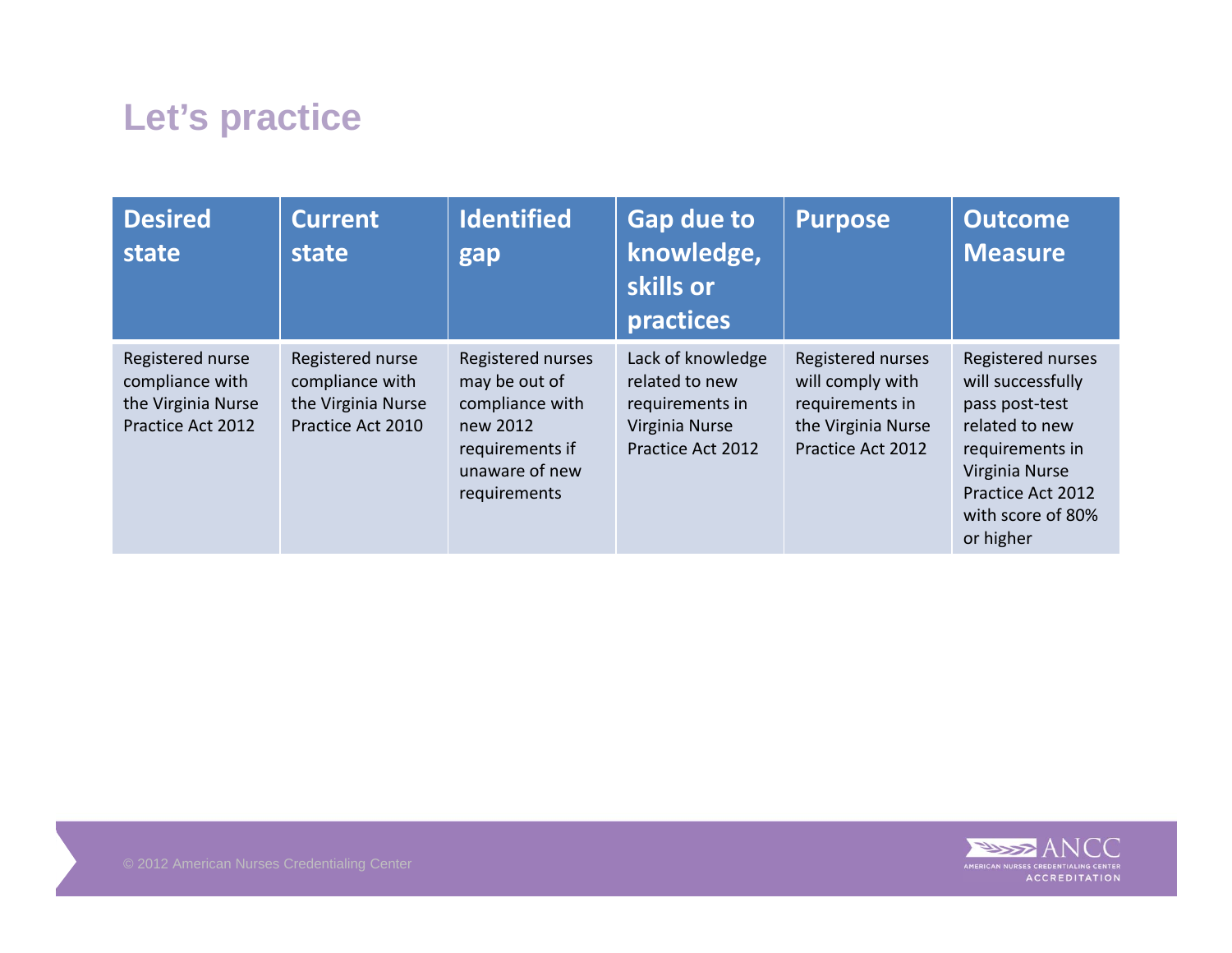# **Let's practice**

| <b>Desired</b><br>state                                                                                                                                                                                                                     | <b>Current</b><br>state                                                                                                                                                                                                                                                          | <b>Identified</b><br>gap                                                                                        | <b>Gap due to</b><br>knowledge,<br>skills or<br><b>practices</b>                                                              | <b>Purpose</b>                                                                                                                                                                     | <b>Outcome</b><br><b>Measure</b>                                                                                                                                                                                                                                                               |
|---------------------------------------------------------------------------------------------------------------------------------------------------------------------------------------------------------------------------------------------|----------------------------------------------------------------------------------------------------------------------------------------------------------------------------------------------------------------------------------------------------------------------------------|-----------------------------------------------------------------------------------------------------------------|-------------------------------------------------------------------------------------------------------------------------------|------------------------------------------------------------------------------------------------------------------------------------------------------------------------------------|------------------------------------------------------------------------------------------------------------------------------------------------------------------------------------------------------------------------------------------------------------------------------------------------|
| Pediatric patients<br>in respiratory<br>distress are placed<br>on a non-<br>rebreather<br>facemask support<br>that is applied<br>appropriately<br>within 5 minutes<br>of presentation to<br>the Emergency<br>Department 100%<br>of the time | Pediatric patients<br>in respiratory<br>distress are<br>placed on a non-<br>rebreather<br>facemask<br>support within 5<br>minutes of<br>presentation to<br>the Emergency<br>Department<br>100% of the time,<br>but frequently<br>the facemask is<br>not applied<br>appropriately | Skill in applying<br>non-rebreather<br>facemask support<br>for pediatric<br>patients in<br>respiratory distress | Lack of skill in<br>applying a non-<br>rebreather<br>facemask support<br>for pediatric<br>patients in<br>respiratory distress | Registered nurses<br>in the emergency<br>department will<br>apply a non-<br>rebreather<br>facemask support<br>correctly to all<br>pediatric patients<br>in respiratory<br>distress | Successful return<br>demonstration of<br>application of a non-<br>rebreather facemask<br>for pediatric patients<br>in respiratory<br>distress; participants<br>must correctly assess<br>the signs/symptoms<br>of respiratory<br>distress and apply<br>the non-rebreather<br>facemask correctly |

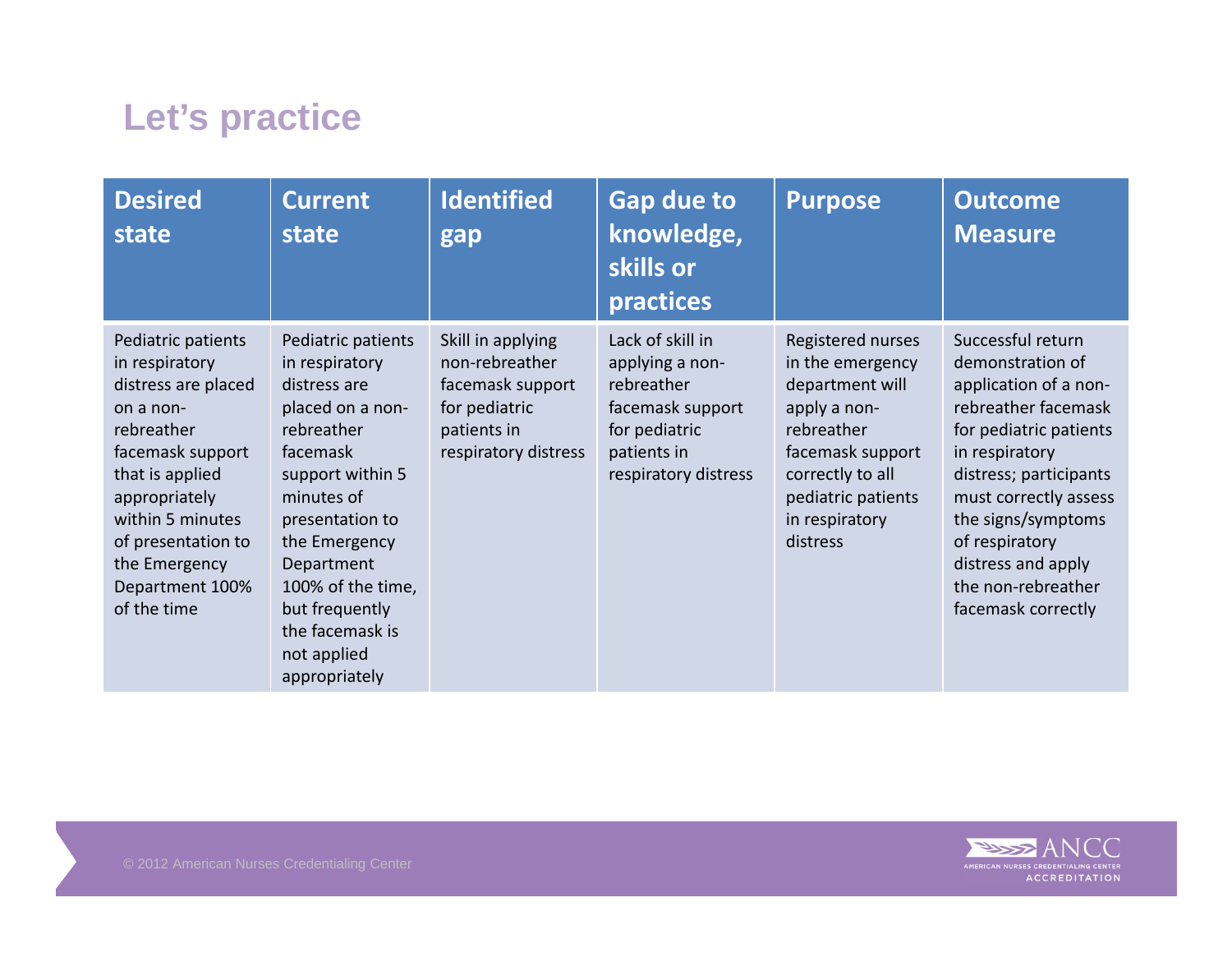# **Let's practice**

| <b>Desired</b><br>state                                                                                                         | <b>Current</b><br>state                                                                                                   | <b>Identified</b><br>gap                                                                                                         | <b>Gap due to</b><br>knowledge,<br>skills or<br>practices                                                                                                                                                                                                                                                                                                                                        | <b>Purpose</b>                                                                              | <b>Outcome</b><br><b>Measure</b>                                                                                                                                                                                 |
|---------------------------------------------------------------------------------------------------------------------------------|---------------------------------------------------------------------------------------------------------------------------|----------------------------------------------------------------------------------------------------------------------------------|--------------------------------------------------------------------------------------------------------------------------------------------------------------------------------------------------------------------------------------------------------------------------------------------------------------------------------------------------------------------------------------------------|---------------------------------------------------------------------------------------------|------------------------------------------------------------------------------------------------------------------------------------------------------------------------------------------------------------------|
| 100% of patients<br>discharged from<br>the hospital will<br>have discharge<br>instructions<br>provided by a<br>registered nurse | 70% of patients<br>discharged from<br>the hospital have<br>discharge<br>instructions<br>provided by a<br>registered nurse | 30% of patients<br>discharged from<br>the hospital do not<br>have discharge<br>instructions<br>provided by a<br>registered nurse | Gap may be due to<br>(planning<br>committee should<br>assess):<br>?Knowledge -<br>Registered nurses<br>do not know that<br>they are responsible<br>for discharge<br>instructions<br>? Skills - Registered<br>nurses do not know<br>how to deliver<br>discharge<br>instructions<br>? Practices -<br>Registered nurses<br>are not delivering<br>discharge<br>instructions to all<br>patients (why) | Ensure that all<br>patients are given<br>discharge<br>instructions by a<br>registered nurse | Number of<br>patients given<br>discharge<br>instructions by a<br>registered<br>nurse/number of<br>all patients<br>discharged from<br>the surgical floor<br>during the first<br>week in April (by<br>chart audit) |

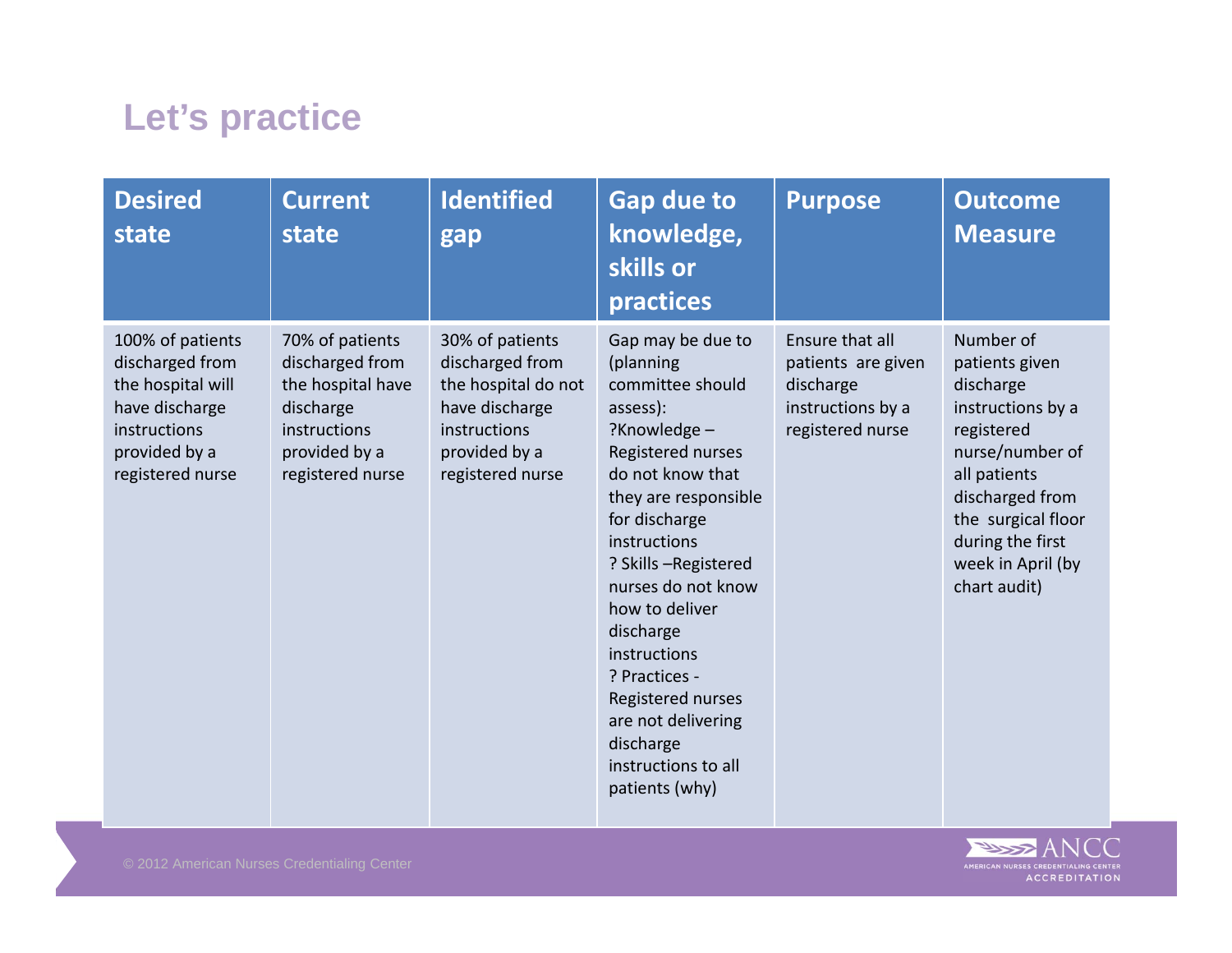## **Other examples**

- $\bullet$ • Nurse Educators
	- Knowledge
		- Components of high quality evidence
	- Skill
		- How to evaluate evidence
	- Practice
		- Using/applying evidence in practice

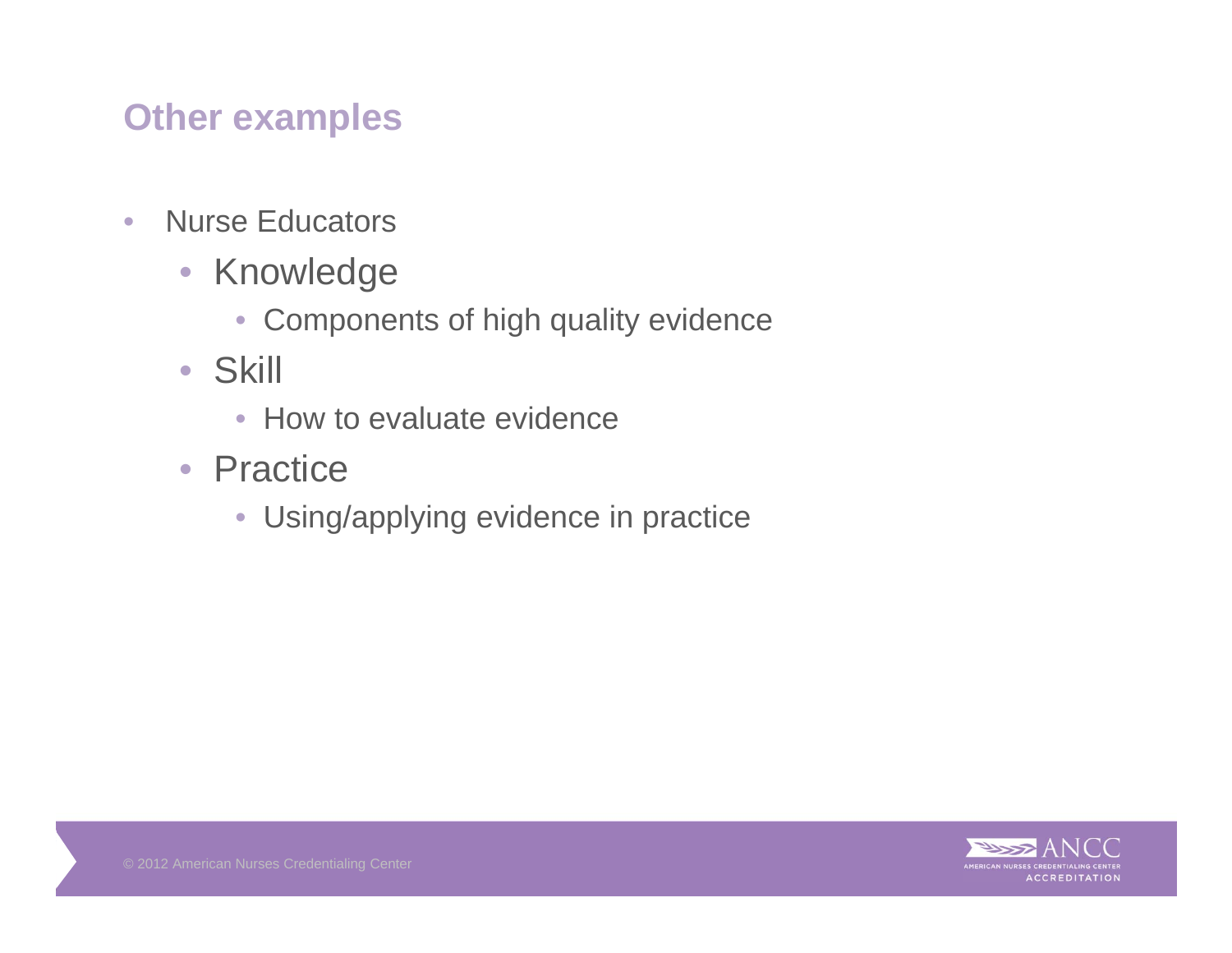## **Other examples**

- $\bullet$ • Nurse Administrators
	- Knowledge
		- Components of a business case proposal
	- Skill
		- How to calculate return on investment
	- Practice
		- Creating, tracking and revising a budget